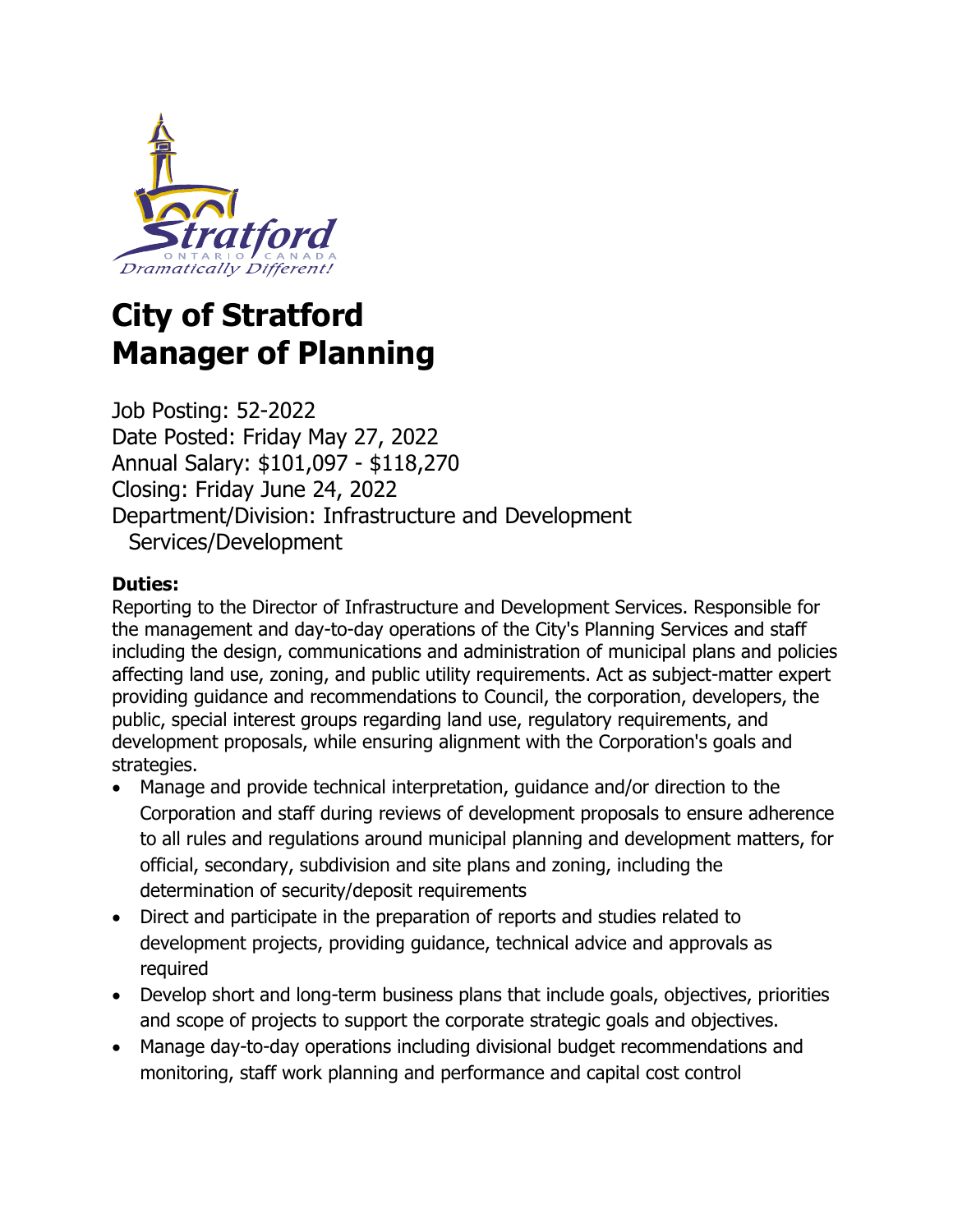- Act as liaison to Committees, Council and other stakeholders providing information, advice, guidance and/or new solutions to address city planning and development inquiries, negotiations, and proposals
- Comply with all workplace Health and Safety Policies and Procedures including but not limited to: attend and participate in all H&S training and education activities; identify and report all H&S risks, accidents, incidents, injuries and damage and ensure all activities are carried out in a safe manner including the proper use of all assigned personal protective equipment
- Perform other related duties as assigned

## **Qualifications:**

- Undergraduate University Degree in Planning
- Minimum 5 years related professional experience
- Member of the Canadian Institute of Planners (CIP) and the Ontario Professional Planners Institute (OPPI).
- Ability to interpret and apply related legislation and policies i.e. The Planning Act, Municipal By-Laws.
- Knowledge of urban planning and municipal infrastructure.
- Excellent written and oral comprehension and expression.
- Deductive Reasoning or Data Analysis.
- Problem Sensitivity/Resolution.

### **To apply for this position:**

Submit a resume, clearly outlining your qualifications and experience, quoting the job posting number in the subject line to [hr@stratford.ca.](mailto:hr@stratford.ca) Please do not submit duplicates. Attachments should be in PDF format. Applications will be received until Friday June 24, 2022 at 4:30 pm.

#### **Please note that the City of Stratford has a Mandatory Vaccination Policy. All employees are required to be fully vaccinated against COVID-19 and must provide proof of their vaccinations as a condition of employment.**

**Accommodations** are available for people with disabilities for all aspects of the recruitment process. Applicants should make their needs known in advance.

While we appreciate all applications received, only those selected for an interview will be contacted.

Personal information collected in response to this advertisement is collected under the authority of the Municipal Act, 2001 to determine eligibility for employment with the City of Stratford. Please direct inquiries to the Human Resources Department at 519- 271-0250 x 336.